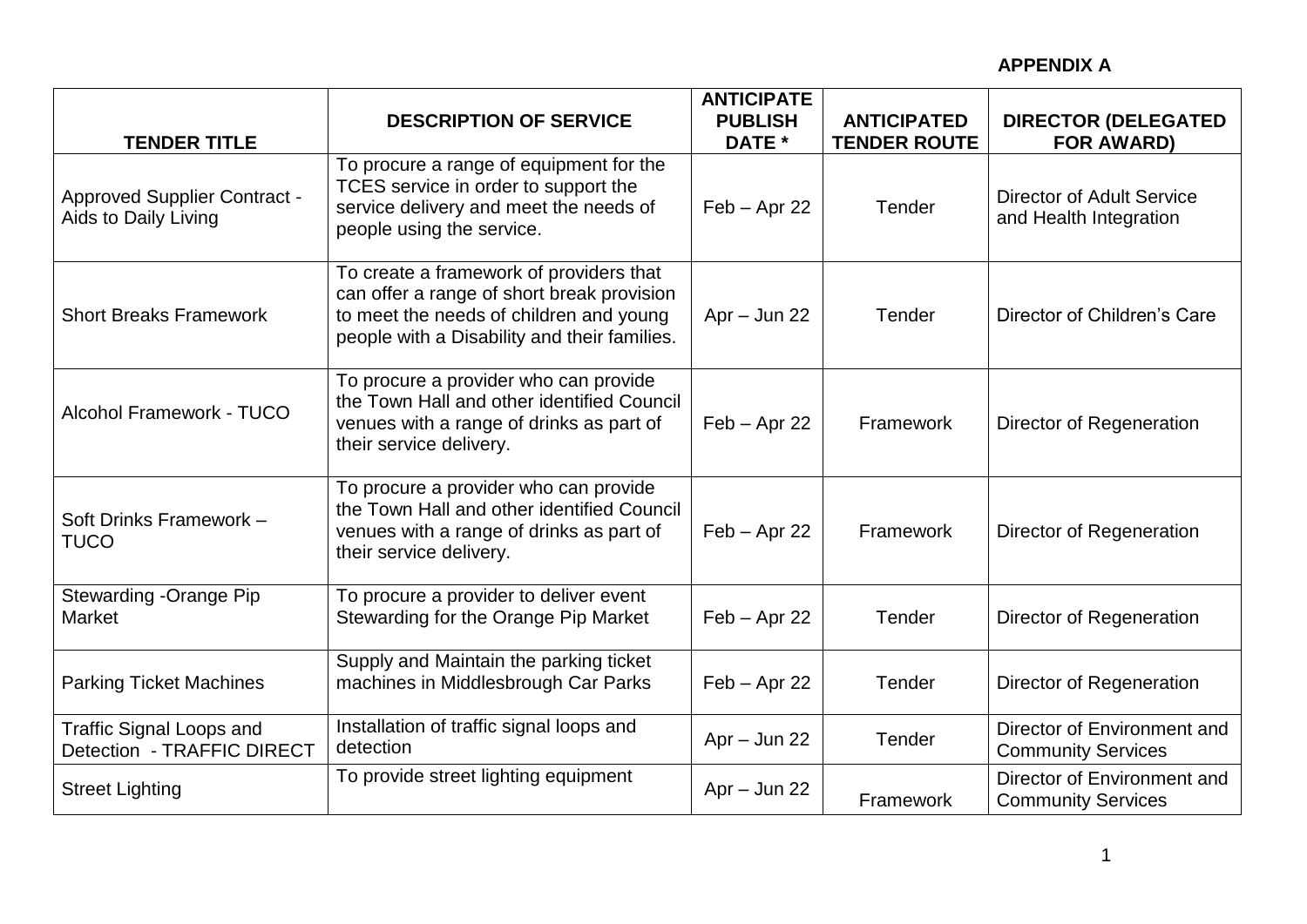| <b>TENDER TITLE</b>                                                          | <b>DESCRIPTION OF SERVICE</b>                                                                                                                                                                                                                                               | <b>ANTICIPATE</b><br><b>PUBLISH</b><br>DATE * | <b>ANTICIPATED</b><br><b>TENDER ROUTE</b> | <b>DIRECTOR (DELEGATED</b><br><b>FOR AWARD)</b>          |
|------------------------------------------------------------------------------|-----------------------------------------------------------------------------------------------------------------------------------------------------------------------------------------------------------------------------------------------------------------------------|-----------------------------------------------|-------------------------------------------|----------------------------------------------------------|
| Regional NEPO603 - Tyne<br><b>Tees Independent Fostering</b><br>Agency (IFA) | To procurement a regional framework of<br>IFA providers for the North East Local<br>Authorities in order to provide foster care<br>placement for our Children Looked After.                                                                                                 | April 2022                                    | Tender                                    | Director of Children's<br><b>Services</b>                |
| <b>Tees Sexual Health Prevention</b><br><b>Services</b>                      | To procure a range of preventative<br>Sexual Health Services for the people of<br>Middlesbrough. This could be 4 different<br>services each tendered individually or<br>collaboratively with other Tees Valley<br>Local Authorities which is currently being<br>determined. | $Apr - Jun 22$                                | Tender                                    | Director of Public Health                                |
| <b>Security Services</b>                                                     | Provision of security services                                                                                                                                                                                                                                              | $Jul - Sep 22$                                | Tender                                    | Director of Environment and<br><b>Community Services</b> |
| <b>Regulation 44 Visits</b>                                                  | To secure a provider with the skills and<br>ability to undertake the Regulation 44<br>visits to our in-house children's home<br>provision.                                                                                                                                  | $Jul - Sep22$                                 | Quotation                                 | Director of Children's<br><b>Services</b>                |
| Supply, Installation<br>Maintenance of CCTV<br>(carry over from 2021/22)     | The supply, installation and maintenance<br>of all CCTV cameras in Middlesbrough                                                                                                                                                                                            | $Oct - Dec 22$                                | Tender                                    | Director of Environment and<br><b>Community Services</b> |
| <b>Specialist Prescribing Service</b><br>(carry over from 2021/22)           | This Specialist Clinical Support Service<br>offers support and interventions including<br>prescribing, testing and detoxification for<br>the treatment of alcohol or other drug<br>dependence to adults and young people<br>in Middlesbrough.                               | $Oct - Dec 22$                                | Tender                                    | Director of Public Health                                |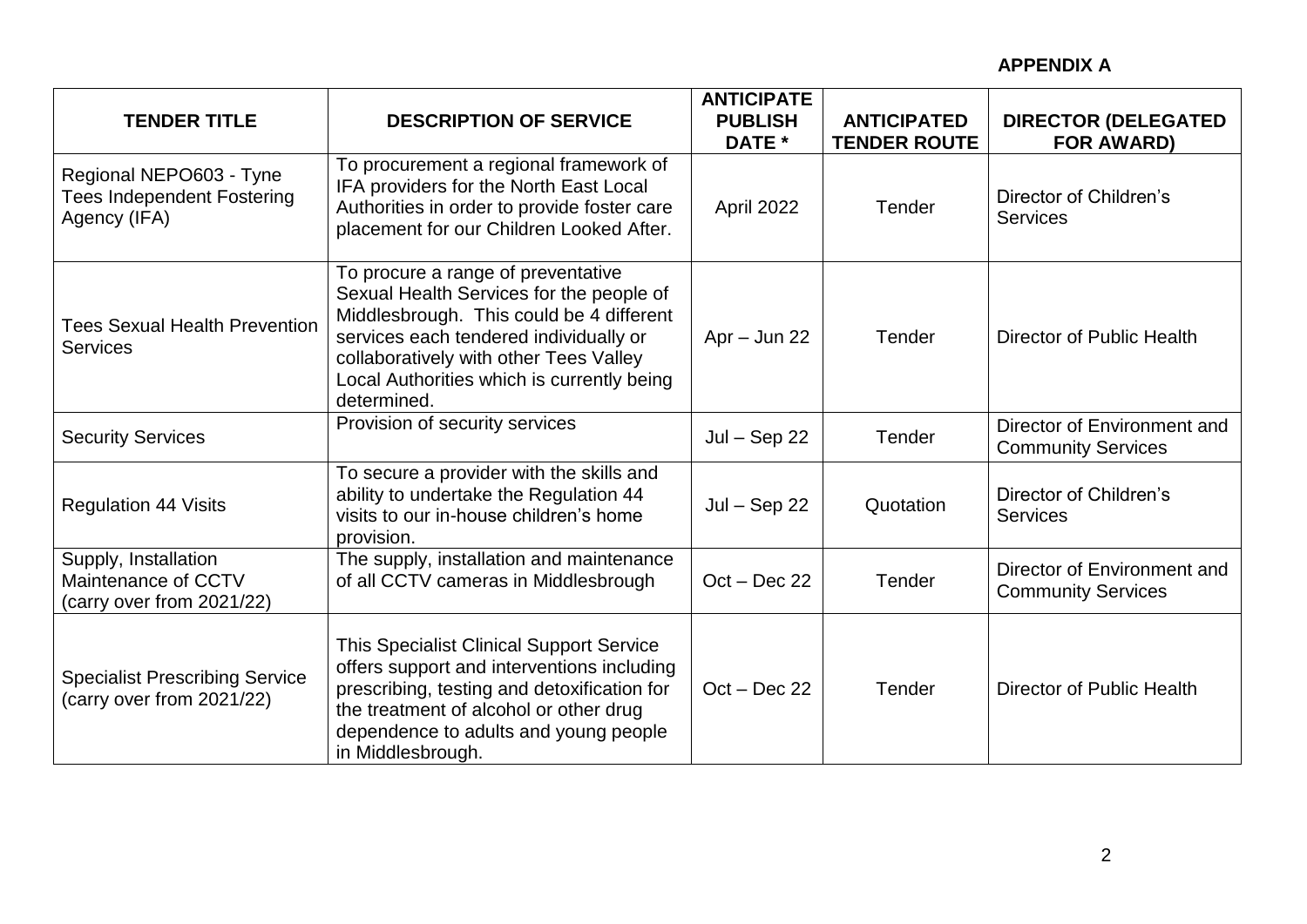| <b>TENDER TITLE</b>                                         | <b>DESCRIPTION OF SERVICE</b>                                                                                                                                        | <b>ANTICIPATE</b><br><b>PUBLISH</b><br>DATE * | <b>ANTICIPATED</b><br><b>TENDER ROUTE</b> | <b>DIRECTOR (DELEGATED</b><br><b>FOR AWARD)</b>          |
|-------------------------------------------------------------|----------------------------------------------------------------------------------------------------------------------------------------------------------------------|-----------------------------------------------|-------------------------------------------|----------------------------------------------------------|
| <b>Tees Positive Behavioura</b><br><b>Support Framework</b> | A framework of providers offering care and<br>support for adults. This will likely be a<br>collaborative procurement across the TV Local<br>Authorities.             | $Oct - Dec 22$                                | Tender                                    | Director of Adult Social Care<br>and Health Integration  |
| <b>Tees Advocacy</b><br>Framework                           | A framework of providers offering a range of<br>advocacy services for adults. This will likely<br>be a collaborative procurement across the TV<br>Local Authorities. | $Oct - Dec 22$                                | Tender                                    | Director of Adult Social Care<br>and Health Integration  |
| <b>Estate Management</b><br>(Commercial)                    | To procure an Estate Management provider<br>who will be responsible for the management of<br>a range of commercial properties owned and<br>ran by the Council        | $Oct - Dec 22$                                | <b>TBC</b>                                | <b>Director of Finance</b>                               |
| <b>Transport Services</b><br>Contract                       | Provision of transport to convey Children to<br>and from Schools, Special Schools, Colleges<br>and Adults to Adult Day Centres and Other<br><b>Sites</b>             | $Jan - Mar 23$                                | Tender                                    | Director of Environment and<br><b>Community Services</b> |
| <b>Highway Resurfacing</b>                                  | Highway resurfacing work in line with<br>Middlesbrough's programmed carriageway<br>works for 2022/23                                                                 | <b>TBC</b>                                    | <b>NEPO</b><br>Framework<br>Call off      | Director of Environment and<br><b>Community Services</b> |
| <b>Tracking Devices</b><br>(carry over from 2021/22)        | Provision of tracking devices for Council<br>owned vehicles                                                                                                          | <b>TBC</b>                                    | Framework                                 | Director of Environment and<br><b>Community Services</b> |
| Structural Works on A66<br>Columns                          | A66 Column 20b AIP - NEPO211 Civil<br><b>Engineering and Infrastructure Framework -</b><br>Lot 1                                                                     | <b>TBC</b>                                    | <b>TBC</b>                                | Director of Environment and<br><b>Community Services</b> |
| <b>Insurance Services</b><br>(carry over from 2021/22)      | Provision of insurance cover for the Council in<br>relation to all events                                                                                            | <b>TBC</b>                                    | <b>TBC</b>                                | <b>Director of Finance</b>                               |